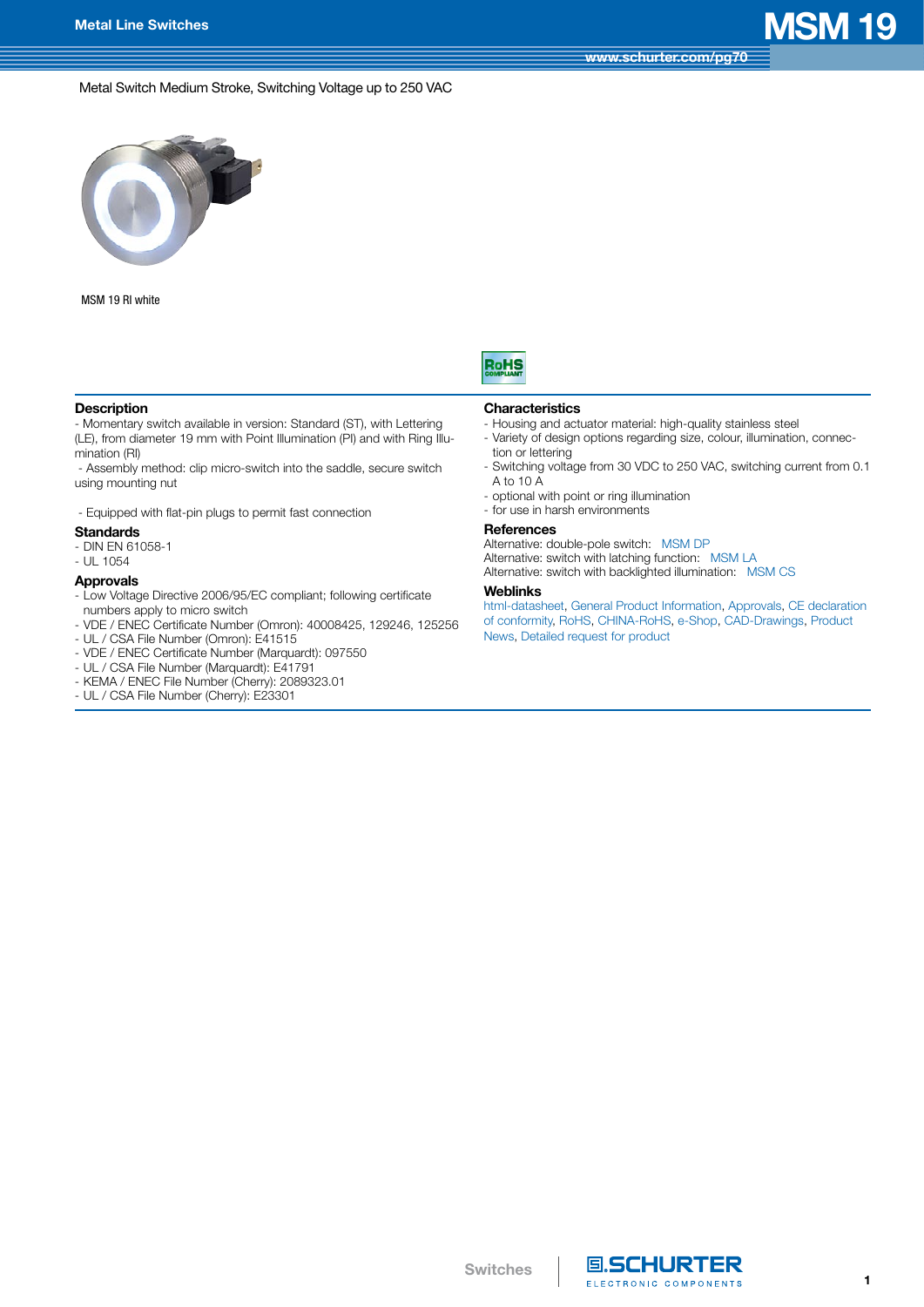## **MSM 19 Metal Line Switches**

### **Technical Data**

| <b>Electrical Data</b>                            |                                                                     |
|---------------------------------------------------|---------------------------------------------------------------------|
| Switching Function                                | N.O., N.C., N.O./N.C.                                               |
| Number of Poles                                   | 1 pole                                                              |
| Supply Voltage                                    | 24 / 12 / 5 VDC Ring Illumination, witho                            |
|                                                   | ut series resistor Point Illumination, LED                          |
|                                                   | operating data are listed in separate                               |
|                                                   | table                                                               |
| Surge Strength                                    | 4 kV MSM ST / MSM LE                                                |
| Micro Switch 5 A / 125 VAC or 3 A / 250 VAC, IP40 |                                                                     |
| Contact Material                                  | Ag                                                                  |
| <b>Switching Voltage</b>                          | max. 125 / 250 VAC                                                  |
| Switching Current                                 | max. 5 / 3 A                                                        |
| Rated Breaking Capacity                           | 1250 W                                                              |
| Lifetime                                          | 0.2 mill. actuations at Rated Braking                               |
|                                                   | Capacity                                                            |
| Contact Resistance                                | $<$ 30 m $\Omega$                                                   |
| <b>Insulation Resistance</b>                      | $>100$ M $\Omega$                                                   |
| Duration of Bounce                                | $< 5$ ms                                                            |
| Micro Switch 0,1 A / 30 VDC, IP40                 |                                                                     |
| Contact Material                                  | Au                                                                  |
| <b>Switching Voltage</b>                          | max. 30 VDC                                                         |
| Switching Current<br>Rated Breaking Capacity      | max. 0.1 A<br>3 W                                                   |
| Lifetime                                          |                                                                     |
|                                                   | 0.2 mill. actuations at Rated Braking<br>Capacity                   |
| Contact Resistance                                | $< 50 \text{ m}\Omega$                                              |
| Insulation Resistance                             | $>100$ M $\Omega$                                                   |
| Duration of Bounce                                | $< 5$ ms                                                            |
|                                                   |                                                                     |
|                                                   |                                                                     |
| IP40)                                             | Micro Switch for Electrical Rating 10 A / 250 VAC (Protection Class |
| <b>Contact Material</b>                           | Aq                                                                  |
| Switching Voltage                                 | max. 250 VAC                                                        |
| Switching Current                                 | max. 10 A                                                           |
| Rated Breaking Capacity                           | 2500 W                                                              |
| Lifetime                                          | 0.05 mill. actuations at Rated Braking<br>Capacity                  |
| <b>Contact Resistance</b>                         | $<$ 30 m $\Omega$                                                   |
| <b>Insulation Resistance</b>                      | $>100$ M $\Omega$                                                   |
| Duration of Bounce                                | $< 5$ ms                                                            |
| Micro Switch 5 A / 250 VAC, IP67                  |                                                                     |
| Switching Voltage                                 | max. 250 VAC                                                        |
| Switching Current                                 | max. 5                                                              |
| Rated Breaking Capacity                           | 1500 W                                                              |
| Lifetime                                          | 0.05 mill. actuations at Rated Braking                              |
|                                                   | Capacity                                                            |
| Micro Switch 0,1 A / 250 VAC, IP67 - on request   |                                                                     |
| Switching Voltage                                 | max. 250 VAC                                                        |
| Switching Current                                 | max. 0.1                                                            |
| <b>Rated Breaking Capacity</b>                    | 25 W                                                                |
| Lifetime                                          | 0.05 mill. actuations at Rated Braking                              |
|                                                   | Capacity                                                            |
| Micro Switch 10 A / 250 VAC, IP67 - on request    |                                                                     |
| <b>Switching Voltage</b>                          | max. 250 VAC<br>max. 10 A                                           |
| Switching Current                                 |                                                                     |
| <b>Rated Breaking Capacity</b><br>Lifetime        | 2500 W<br>0.01 mill. actuations at Rated Braking                    |

| <b>Mechanical Data</b>                        |                                                                                      |
|-----------------------------------------------|--------------------------------------------------------------------------------------|
| <b>Actuating Force</b>                        | 4.5 N                                                                                |
| <b>Actuating Travel</b>                       | 1.0 mm, for mounting diameter 16, 19,<br>22 mm 1.2 mm for mounting diameter<br>30 mm |
| Lifetime                                      | 1.5 mill. actuations                                                                 |
| <b>Shock Protection</b>                       | IK 07 for mounting diameter 19, 22, 30<br>mm., IK 06 for mounting diameter 16<br>mm  |
| <b>Starting Torque Plastic Nut</b>            | max, 2 Nm for thread M16, 4.5 Nm for<br>M19, 3.5 Nm for M22, 8 Nm for M30            |
| <b>Starting Torque Stainless Steel</b><br>Nut | max, 10 Nm for thread M16, 12 Nm for<br>M19, 16 Nm for M22, 50 Nm for M30            |
| <b>Climatical Data</b>                        |                                                                                      |
| Operating Temperature                         | $-25$ to $+85^{\circ}$ C                                                             |
| Storage Temperature                           | -25 to +85 °C                                                                        |
| <b>IP-Protection</b>                          | IP 40, IP 67, IP 40 / IP 67                                                          |
| Salt Spray Test (acc. to DIN<br>50021-SS)     | 24 h / 48 h / 96 h Residence Time                                                    |
| <b>Material</b>                               |                                                                                      |
| Housing                                       | <b>Stainless Steel</b>                                                               |
| Actuator                                      | <b>Stainless Steel</b>                                                               |
| Light Conductor (Point Illumi-<br>nation)     | РC.                                                                                  |
| Illuminated Ring (Ring Illumi-<br>nation)     | <b>PA</b>                                                                            |
| Gasket                                        | NBR70                                                                                |
| Switcher Collet                               | РA                                                                                   |

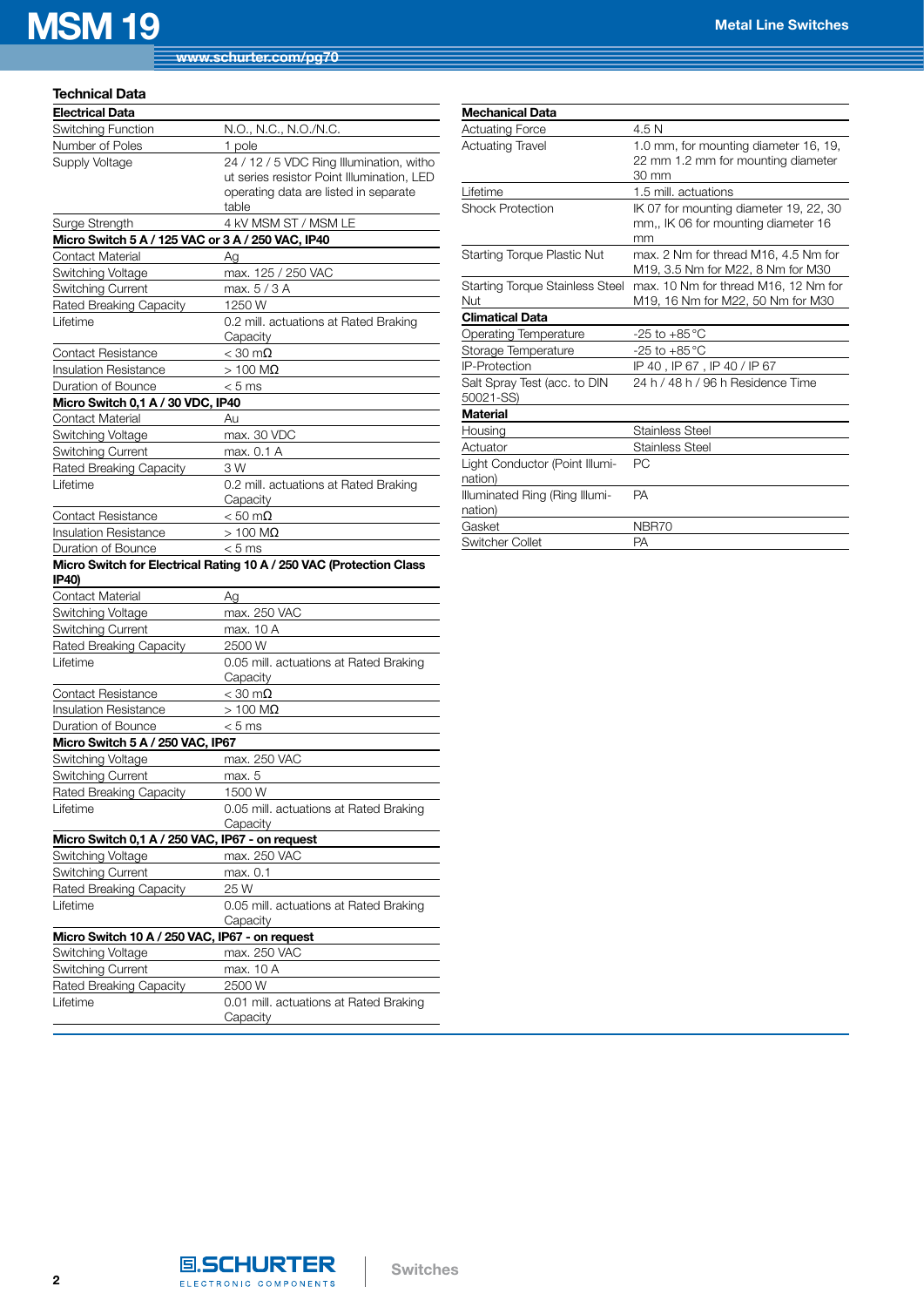# **Metal Line Switches MSM 19**

### **Dimensions**





 $0.15,80$ 

NC NO COM





MSM 19 LE



 $0.15,80$ 

NC NO COM

MSM 19 RI

**Switches**



#### *Legend*

- A = Illumination Area
- B = Actuating Area
- C = Width Across Flats  $D = N$ ut

### **Tolerance Range**

Actuator Tolerance Range



The mounting tolerance range of the actuator varies from 0.2 mm projection length and 0.2 mm short length to the housing edge. The slanting position of the actuator can range within this tolerance.



3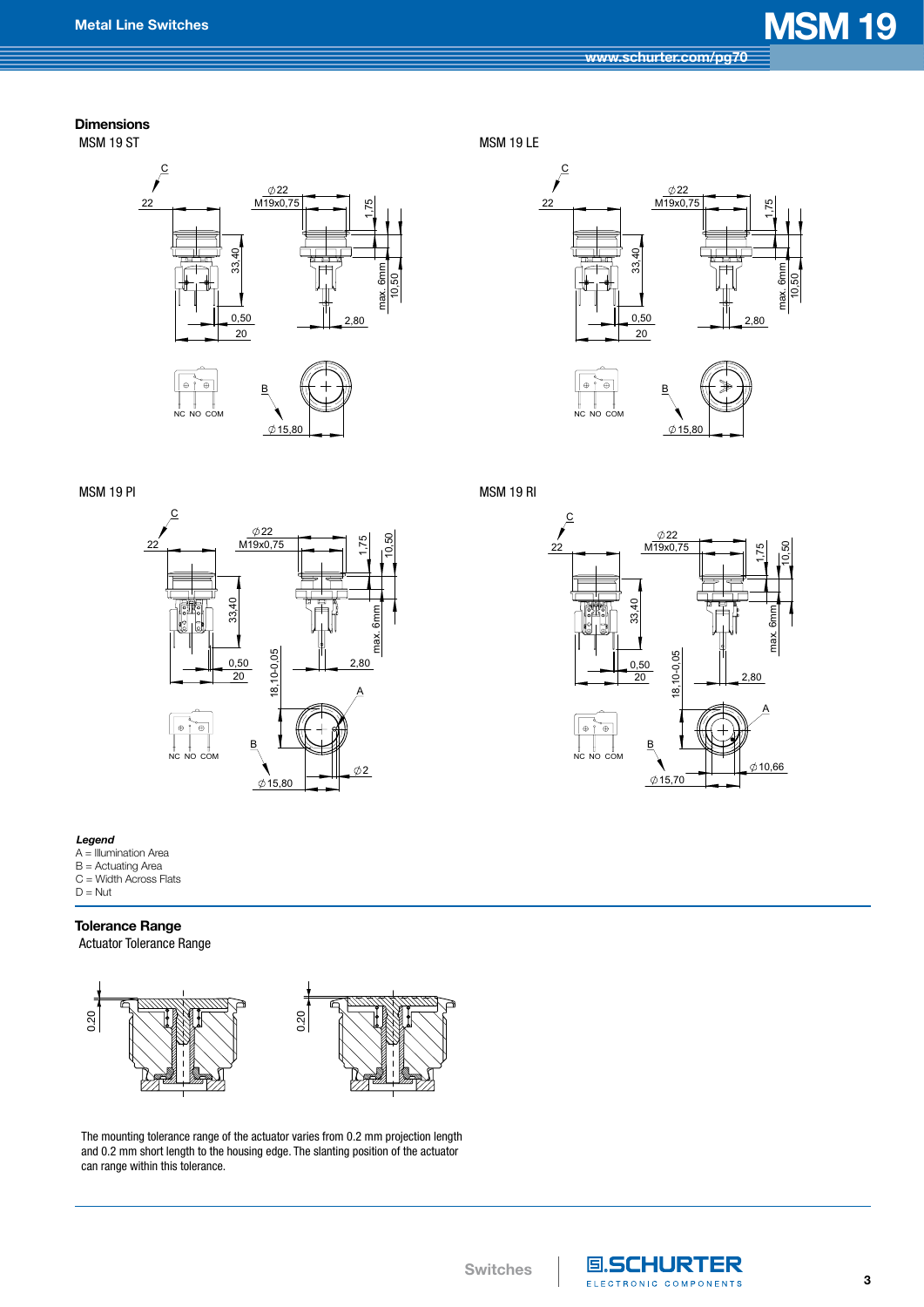## **MSM 19 Metal Line Switches**

### **Dimensions** MSM 19 ST / MSM 19 RI



MSM 19 LE / MSM 19 PI / MSM 19 RI optional



### **Mounting instructions**



During assembly, the protruding bars of the holder should not be pressed together. I Housing



II Flat Pin Terminal (Illumination) III Gasket IV Nut (Nut type see Dimensions) V Module Switching Contact

Installation Instruction:

1.) Place the gasket accurately on the actuator housing. Then mount the actuator housing assembly into the panel.

2.) Tighten the screw nut according to the torque instructions.

3.) Clasp the module switching contact into the micro switch holder of the actuator housing.

Installation information:

1.) The power supply and the configuration of the flat pin terminals have to be installed correctly for the illumination and micro switch function.

2.) Insulate the terminals as required. Fully insulated plug-in sleeves are recommended.

3.) Installation instructions according to VDE-standard DIN VDE 0100-100 or alternatively IEC 60354 standard.

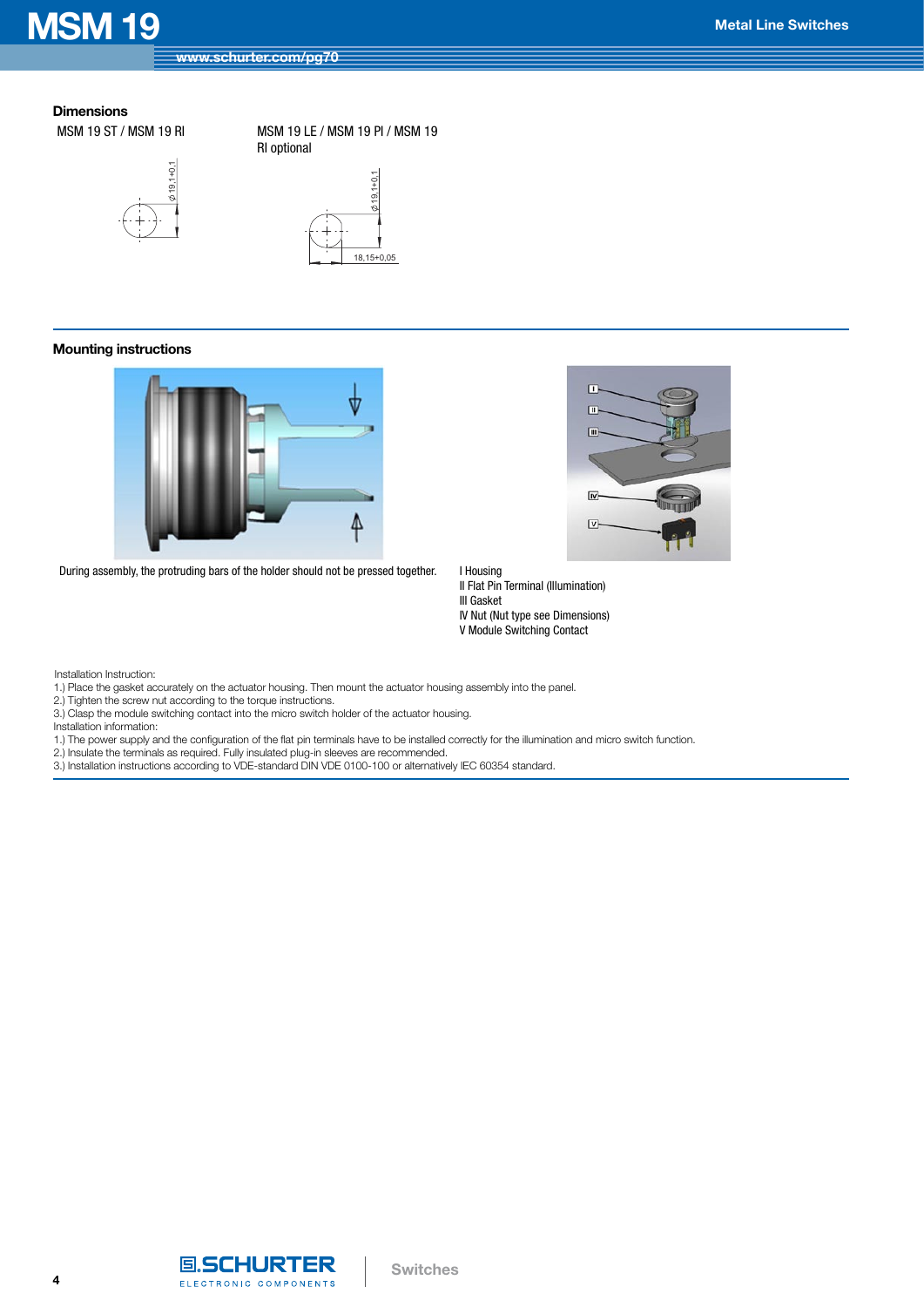# **Metal Line Switches MSM 19**

### **Diagrams** MSM ST / MSM LE MSM PI





MSM RI



| <b>Point Illumination</b>                                  |                             |                          |                         |  |  |  |  |
|------------------------------------------------------------|-----------------------------|--------------------------|-------------------------|--|--|--|--|
| <b>Operating Data</b>                                      | <b>Forward Current max.</b> | Forward Voltage at 10 mA | Forward Voltage at 8 mA |  |  |  |  |
| <b>LED</b> red                                             | 30 mA                       | 1.9 VDC                  |                         |  |  |  |  |
| LED green                                                  | 30 mA                       | 2.1 VDC                  |                         |  |  |  |  |
| <b>LED yellow</b>                                          | 30 mA                       | 2.1 VDC                  |                         |  |  |  |  |
| <b>LED blue</b>                                            | 20 mA                       |                          | 3.7 VDC                 |  |  |  |  |
| <b>LED white</b>                                           | 30 mA                       |                          |                         |  |  |  |  |
| Attention: Switches are delivered without series resistor. |                             |                          |                         |  |  |  |  |

**Switches**



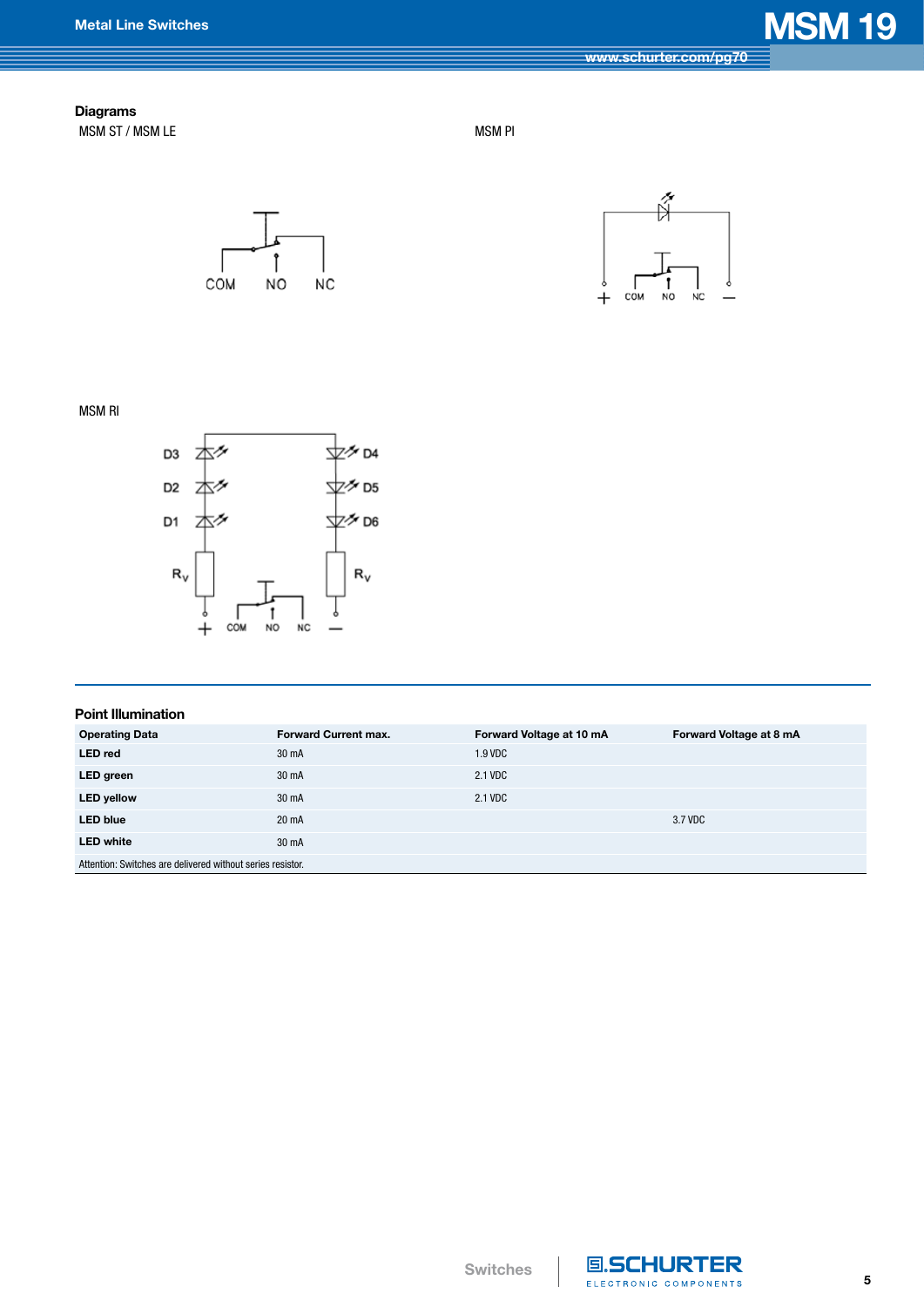### **Recommendation of series resistors for point illumination**

| LED-          | ٥ŀ   | <b>DMax</b> | $U_V$ | $R_V$      | E24<br>$R_V$ | $P_V$ | U <sub>V</sub> | $R_V$      | E24<br>$R_V$ | $P_V$      | U <sub>V</sub> | $R_V$      | E24<br>$R_V$ | $P_V$ |
|---------------|------|-------------|-------|------------|--------------|-------|----------------|------------|--------------|------------|----------------|------------|--------------|-------|
| Color         | [mA] | [mA]        | [V]   | $[\Omega]$ | $[\Omega]$   | [W]** | [V]            | $[\Omega]$ | [Ω]          | $[W]^{**}$ | [V]            | $[\Omega]$ | $[\Omega]$   | [W]   |
|               |      |             | 5     |            |              |       | 12             |            |              |            | 24             |            |              |       |
| red           | 10   | $---$       |       | 310        | 330          | 0,03  |                | 1010       | 1000         | 0,10       |                | 2210       | 2200         | 0,22  |
|               | ---  | 30          |       | 67         | 68           | 0,06  |                | 300        | 300          | 0,27       |                | 700        | 750          | 0,63  |
|               | 10   | ---         |       | 290        | 300          | 0,03  |                | 990        | 1000         | 0,10       |                | 2190       | 2200         | 0,22  |
| green         | ---  | 30          |       | 67         | 68           | 0,06  |                | 300        | 300          | 0,27       |                | 700        | 750          | 0,63  |
|               | 10   | ---         |       | 290        | 300          | 0,03  |                | 990        | 1000         | 0,10       |                | 2190       | 2200         | 0,22  |
| <b>Yellow</b> |      |             |       |            |              |       |                |            |              |            |                |            |              |       |
|               | ---  | 30          |       | 67         | 68           | 0,06  |                | 300        | 300          | 0,27       |                | 700        | 750          | 0,63  |
| blue          | 8    | ---         |       | 163        | 160          | 0,01  |                | 1038       | 1100         | 0,07       |                | 2538       | 2700         | 0,16  |
|               | ---  | 20          |       | 25         | 27           | 0,01  |                | 375        | 390          | 0,15       |                | 975        | 1000         | 0,39  |
|               |      |             |       |            |              |       |                |            |              |            |                |            |              |       |
| white         | 10   | $---$       |       | 140        | 150          | 0,01  |                | 840        | 820          | 0,08       |                | 2040       | 2200         | 0,20  |
|               | ---  | 30          |       | 33         | 33           | 0,03  |                | 267        | 270          | 0,24       |                | 667        | 680          | 0,60  |

LED-Forward Current [8mA/10mA]  $I_D$ 

 $I_{DMax}$ LED-Forward Current max. [20mA/30mA]

Series Resistor (calculated)  $R_V$ 

 $R_V^{E24}$ Series Resistor (regarding E24-Resistor series)

Power dissipation concerning  $R_V$  (calculated)  $\mathsf{P}_\mathsf{V}$ 

### **Lettering**

The last three digits in the order number define the lettering:

| 000     | No Lettering                |
|---------|-----------------------------|
| 001-074 | <b>Standard Lettering</b>   |
| $101 -$ | <b>Customized Lettering</b> |

### **Order Index Lettering**

| $001 = A$ | $021 = U$ | $041 = \div$         | $061 = EIN$         |
|-----------|-----------|----------------------|---------------------|
| $002 = B$ | $022 = V$ | $042 =$              | $062 = AUS$         |
| $003 = C$ | $023 = W$ | $043 =$              | $063 = AUF$         |
| $004 = D$ | $024 = X$ | $044 = #$            | $064 = AB$          |
| $005 = E$ | $025 = Y$ | $045 =$              | $065 = ON$          |
| $006 = F$ | $026 = Z$ | $046 =$              | $066 =$ OFF         |
| $007 = G$ | $027 = 0$ | $047 = \rightarrow$  | $067 = UP$          |
| $008 = H$ | $028 = 1$ | $048 =$ $\leftarrow$ | $068 =$ <b>DOWN</b> |
| $009 = 1$ | $029 = 2$ | $049 =$              | $069 = HIGH$        |
| $010 = J$ | $030 = 3$ | $050 =$              | $070 =$ <b>LOW</b>  |
| $011 = K$ | $031 = 4$ | $051 = %$            | $071 = ON/OFF$      |
| $012 = L$ | $032 = 5$ | $052 = \sqrt{ }$     | $072 =$ START       |
| $013 = M$ | $033 = 6$ | $053 = CTRL$         | $073 = RESET$       |
| $014 = N$ | $034 = 7$ | $054 = RETURN$       | $074 = ()$          |
| $015 = 0$ | $035 = 8$ | $055 = SHIFT$        | $075 = \frac{1}{2}$ |
| $016 = P$ | $036 = 9$ | $056 =$ <b>LOCK</b>  | $076 = \triangle$   |
| $017 = Q$ | $037 = +$ | $057 = STOP$         |                     |
| $018 = R$ | $038 = -$ | $058 = ENTER$        |                     |
| $019 = S$ | $039 = .$ | $059 = BACK$         |                     |
| $020 = T$ | $040 = x$ | $060 =$ <b>LINE</b>  |                     |

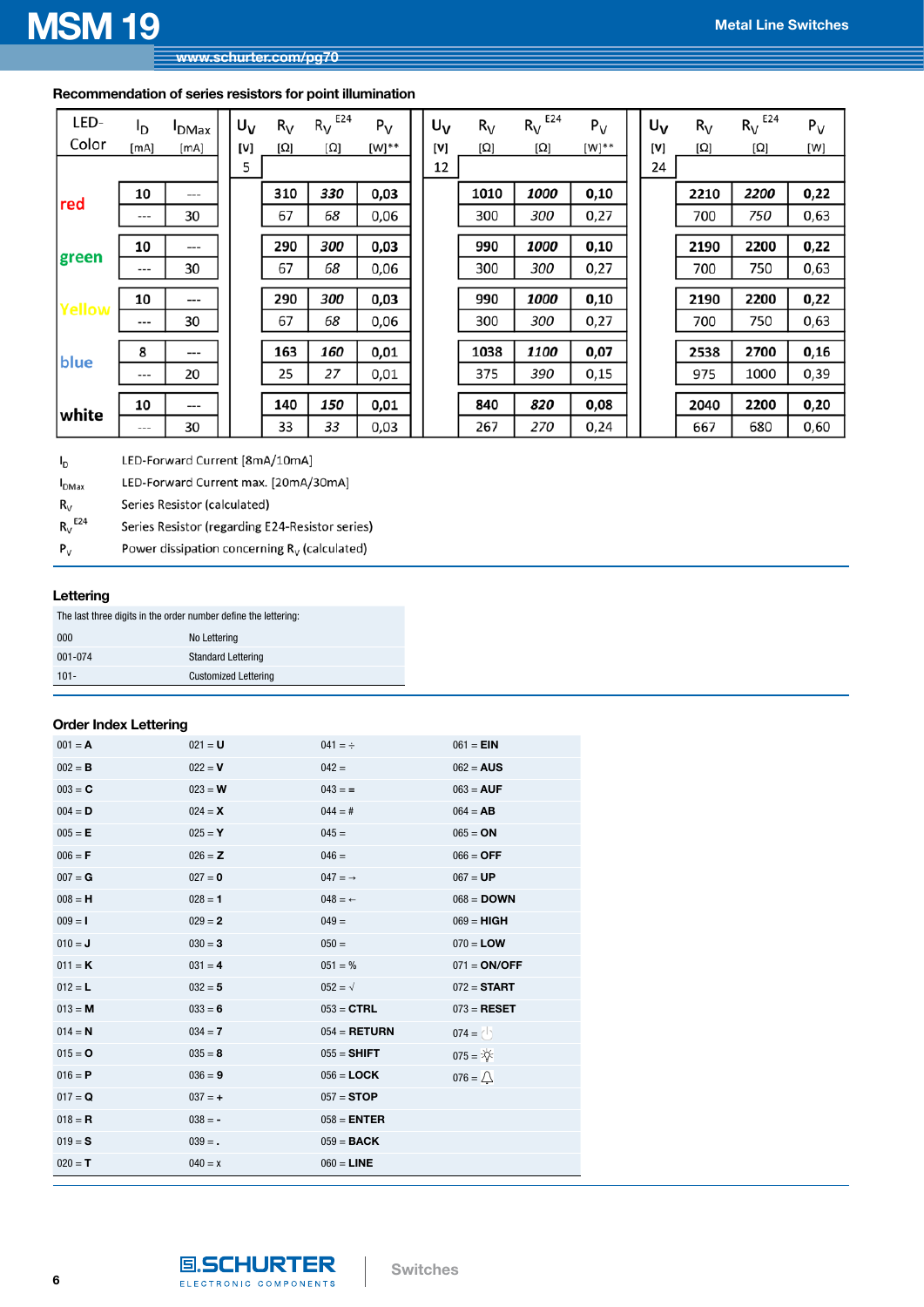**[www.schurter.com/pg70](http://www.schurter.com/pg70)**

### **Lettering Colour of Laser Lettering**

| <b>Material</b>        | <b>Lettering Colour</b> |                       |
|------------------------|-------------------------|-----------------------|
| <b>Stainless Steel</b> | black                   | <b>Filled letters</b> |

For further Lettering details see also weblink:

[General Product Information](http://www.schurter.ch/products/es_general_info.asp)

### **Variants**

| Diameter | Switching<br>Current | Switching Voltage | Illumination, LED                 | Housing Material,<br><b>Twist Protection</b> | IP-Protection Frontside;<br>Microswitch | Type          |           | <b>Order Number</b> |
|----------|----------------------|-------------------|-----------------------------------|----------------------------------------------|-----------------------------------------|---------------|-----------|---------------------|
| [mm]     | [A]                  | [VAC/ VDC]        |                                   |                                              |                                         |               |           |                     |
| 19       | 100 mA               | 30 VDC            | non-illuminated                   | Stainless Steel ,no                          | IP 67 / IP 40 ; IP 40                   | <b>MSM 19</b> | <b>ST</b> | 1241.6621.1110000   |
| 19       | 5/3A                 | 125 / 250 VAC     | non-illuminated                   | Stainless Steel ,no                          | IP 67 / IP 40 : IP 40                   | <b>MSM 19</b> | <b>ST</b> | 1241.6621.1120000   |
| 19       | 10 A                 | <b>250 VAC</b>    | non-illuminated                   | Stainless Steel ,no                          | IP 67 / IP 40 ; IP 40                   | <b>MSM 19</b> | <b>ST</b> | 1241.6621.1130000   |
| 19       | 100 mA               | 30 VDC            | non-illuminated                   | Stainless Steel , yes IP 67 / IP 40 ; IP 40  |                                         | <b>MSM 19</b> | LE        | 1241.6622.1110000   |
| 19       | 5/3A                 | 125 / 250 VAC     | non-illuminated                   | Stainless Steel, yes IP 67 / IP 40 ; IP 40   |                                         | <b>MSM 19</b> | LE        | 1241.6622.1120000   |
| 19       | 10 A                 | <b>250 VAC</b>    | non-illuminated                   | Stainless Steel, yes IP 67 / IP 40; IP 40    |                                         | <b>MSM 19</b> | LE        | 1241.6622.1130000   |
| 19       | 100 mA               | 30 VDC            | Point Illumination, red           | Stainless Steel , yes                        | IP 67 / IP 40 ; IP 40                   | <b>MSM 19</b> | PI red    | 1241.6623.1111000   |
| 19       | 100 mA               | 30 VDC            | Point Illumination, green         | Stainless Steel , yes IP 67 / IP 40 ; IP 40  |                                         | <b>MSM 19</b> | PI green  | 1241.6623.1112000   |
| 19       | 100 mA               | 30 VDC            | Point Illumination, blue          | Stainless Steel , yes IP 67 / IP 40 ; IP 40  |                                         | <b>MSM 19</b> | PI blue   | 1241.6623.1114000   |
| 19       | 5/3A                 | 125 / 250 VAC     | Point Illumination, red           | Stainless Steel , yes IP 67 / IP 40 ; IP 40  |                                         | <b>MSM 19</b> | PI red    | 1241.6623.1121000   |
| 19       | 5/3A                 | 125 / 250 VAC     | Point Illumination, green         | Stainless Steel , yes IP 67 / IP 40 ; IP 40  |                                         | <b>MSM 19</b> | PI green  | 1241.6623.1122000   |
| 19       | 5/3A                 | 125 / 250 VAC     | Point Illumination, yellow        | Stainless Steel , yes IP 67 / IP 40 ; IP 40  |                                         | <b>MSM 19</b> | PI yellow | 1241.6623.1123000   |
| 19       | 5/3A                 | 125 / 250 VAC     | Point Illumination, blue          | Stainless Steel , yes IP 67 / IP 40 ; IP 40  |                                         | <b>MSM 19</b> | PI blue   | 1241.6623.1124000   |
| 19       | 10A                  | <b>250 VAC</b>    | Point Illumination, red           | Stainless Steel , yes IP 67 / IP 40 ; IP 40  |                                         | <b>MSM 19</b> | PI red    | 1241.6623.1131000   |
| 19       | 10 A                 | 250 VAC           | Point Illumination, green         | Stainless Steel , yes IP 67 / IP 40 ; IP 40  |                                         | <b>MSM 19</b> | PI green  | 1241.6623.1132000   |
| 19       | 10A                  | <b>250 VAC</b>    | Point Illumination, blue          | Stainless Steel , yes IP 67 / IP 40 ; IP 40  |                                         | <b>MSM 19</b> | PI blue   | 1241.6623.1134000   |
| 19       | 100 mA               | 30 VDC            | Ring Illumination, red, 24 VDC    | Stainless Steel , yes IP 67 / IP 40 ; IP 40  |                                         | <b>MSM 19</b> | RI red    | 1241.6624.1111000   |
| 19       | 100 mA               | 30 VDC            | Ring Illumination, green, 24 VDC  | Stainless Steel , yes IP 67 / IP 40 ; IP 40  |                                         | <b>MSM 19</b> | RI green  | 1241.6624.1112000   |
| 19       | 100 mA               | 30 VDC            | Ring Illumination, blue, 24 VDC   | Stainless Steel , yes IP 67 / IP 40 ; IP 40  |                                         | <b>MSM 19</b> | RI blue   | 1241.6624.1114000   |
| 19       | 100 mA               | 30 VDC            | Ring Illumination, blue, 12 VDC   | Stainless Steel , yes IP 67 / IP 40 ; IP 40  |                                         | <b>MSM 19</b> | RI blue   | 1241.6624.1114000E  |
| 19       | 100 mA               | 30 VDC            | Ring Illumination, white, 24 VDC  | Stainless Steel , yes IP 67 / IP 40 ; IP 40  |                                         | <b>MSM 19</b> | RI white  | 1241.6624.1115000   |
| 19       | 5/3A                 | 125 / 250 VAC     | Ring Illumination, red, 24 VDC    | Stainless Steel , yes IP 67 / IP 40 ; IP 40  |                                         | <b>MSM 19</b> | RI red    | 1241.6624.1121000   |
| 19       | 5/3A                 | 125 / 250 VAC     | Ring Illumination, green, 24 VDC  | Stainless Steel , yes IP 67 / IP 40 ; IP 40  |                                         | <b>MSM 19</b> | RI green  | 1241.6624.1122000   |
| 19       | 5/3A                 | 125 / 250 VAC     | Ring Illumination, blue, 24 VDC   | Stainless Steel , yes IP 67 / IP 40 ; IP 40  |                                         | <b>MSM 19</b> | RI blue   | 1241.6624.1124000   |
| 19       | 10 A                 | <b>250 VAC</b>    | Ring Illumination, red, 24 VDC    | Stainless Steel , yes IP 67 / IP 40 ; IP 40  |                                         | <b>MSM 19</b> | RI red    | 1241.6624.1131000   |
| 19       | 10A                  | <b>250 VAC</b>    | Ring Illumination, green, 24 VDC  | Stainless Steel , yes IP 67 / IP 40 ; IP 40  |                                         | <b>MSM 19</b> | RI green  | 1241.6624.1132000   |
| 19       | 10 A                 | <b>250 VAC</b>    | Ring Illumination, yellow, 24 VDC | Stainless Steel , yes IP 67 / IP 40 ; IP 40  |                                         | <b>MSM 19</b> | RI yellow | 1241.6624.1133000   |
| 19       | 10A                  | <b>250 VAC</b>    | Ring Illumination, blue, 24 VDC   | Stainless Steel, yes IP 67 / IP 40; IP 40    |                                         | <b>MSM 19</b> | RI blue   | 1241.6624.1134000   |
| 19       | 6 A                  | <b>250 VAC</b>    | Ring Illumination, green, 24 VDC  | Stainless Steel , yes IP 67 / IP 40 : IP 67  |                                         | <b>MSM 19</b> | RI green  | 1241.6624.1182000   |

Legend:

Type:

ST = Standard: not lettered

LE = Lettering: lettered

PI = Point Illumination: Lettering possible

RI = Ring Illumination: Lettering possible

Ring illuminated versions: 24 VDC supply voltage (12 and 5 VDC on request)

Customer-specific versions on request.

### **Packaging unit** 10 blistered in boxes (10 pcs.)